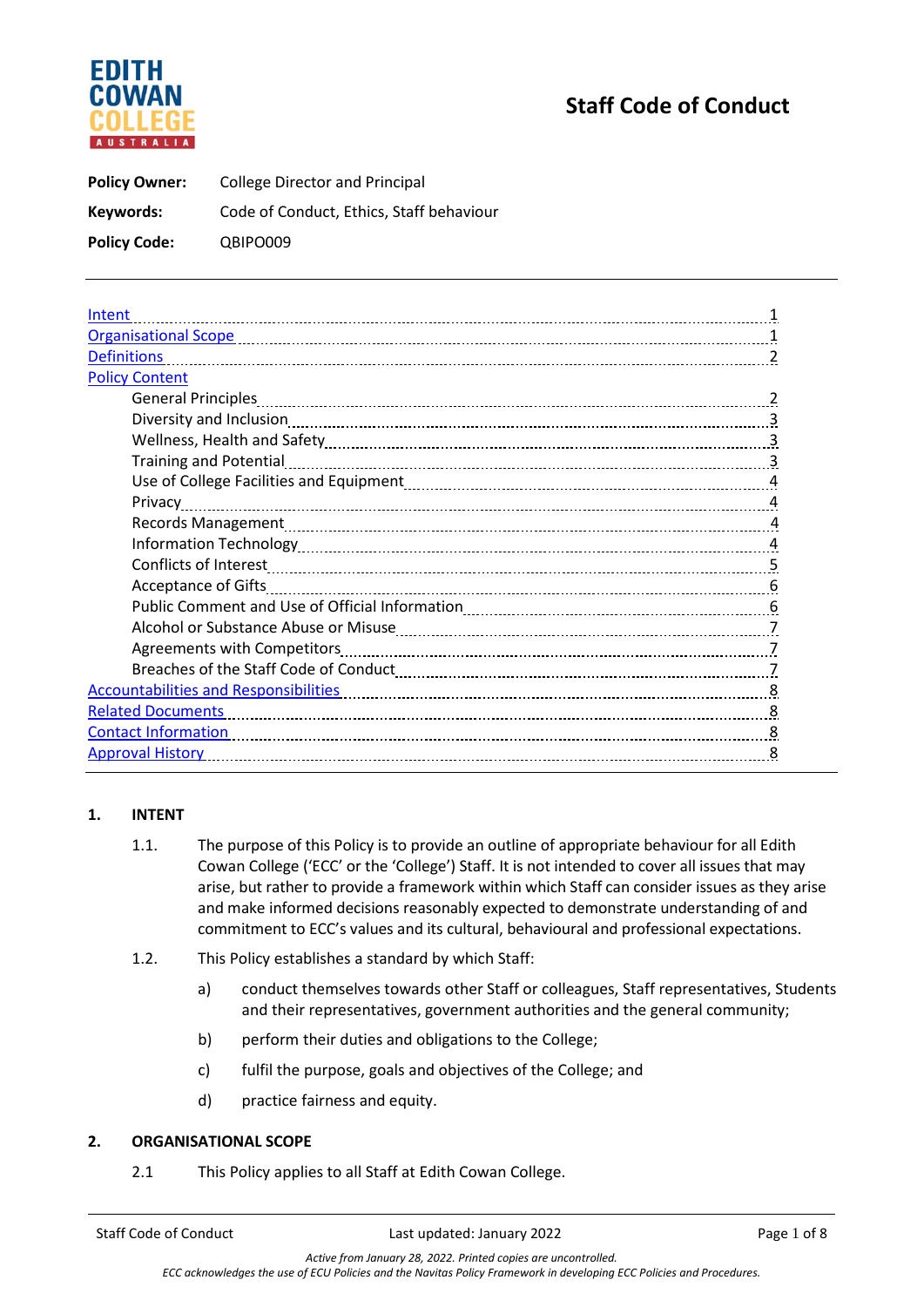



# **3. DEFINITIONS:**

3.1 The *Glossary of Policy Terms* applies to this Policy.

# **4. POLICY CONTENT**

# **General Principles**

- 4.1 Staff are responsible for knowing, understanding and abiding by the *Staff Code of Conduct*.
- 4.2 Staff will perform the duties associated with their positions to the best of their ability diligently, impartially and conscientiously. In the performance of their duties, Staff are required to act lawfully and to:
	- a) comply with legislative and industrial obligations and administrative policies, including ethical or compulsory codes of conduct or practice;
	- b) strive to keep up-to-date with advances and changes in the knowledge of their discipline and the professional and ethical standards relevant to their areas and expertise;
	- c) not ignore or overlook unethical behaviour or actions which do not align with the College's values and take action, as per the Navitas *[Whistleblowing Policy](https://navitas.sharepoint.com/sites/CDMS/Published/Whistleblowing%20Policy.pdf)*.
	- d) continuously improve work performance; and
	- e) not make disparaging remarks about other Staff members.
- 4.3 This Policy is underpinned by the Navitas values:

We demonstrate **drive** by achieving and advancing together;

- We are **adventurous** in mind and spirit;
- We have **conviction** to our purpose and potential;
- We are **genuine** in the way we behave and deliver;
- We demonstrate **rigour** in enhancing our professional reputation and credibility; and
- We show **respect** by celebrating, valuing and caring for people and the environment.
- 4.4 The successful development of an ethical environmentrelies on individuals being responsible for their own professional behaviour within the provisions of this Policy and other Policies of the College, and obligations within relevant legislation. Where there is doubt asto the application of this Policy, or the appropriate course of action to be adopted, Staff affected should discuss the matter with their Line Manager.
- 4.5 ECC Staff will be diligent, impartial, courteous, conscientious and respectful in the performance of their duties and obligations to the College, Students and the community.
- 4.6 When exercising delegated authority, Staff will ensure that they take all relevant factors into consideration, will have regard to the merits of each case and will take action in line with ECC's policies and procedures.
- 4.7 Staff who are required to investigate Complaints against other Staff or Students, or issues affecting Staff or Students, are expected to act consistently, promptly, and fairly. There is an obligation to maintain the principles of procedural fairness in dealing with issues relating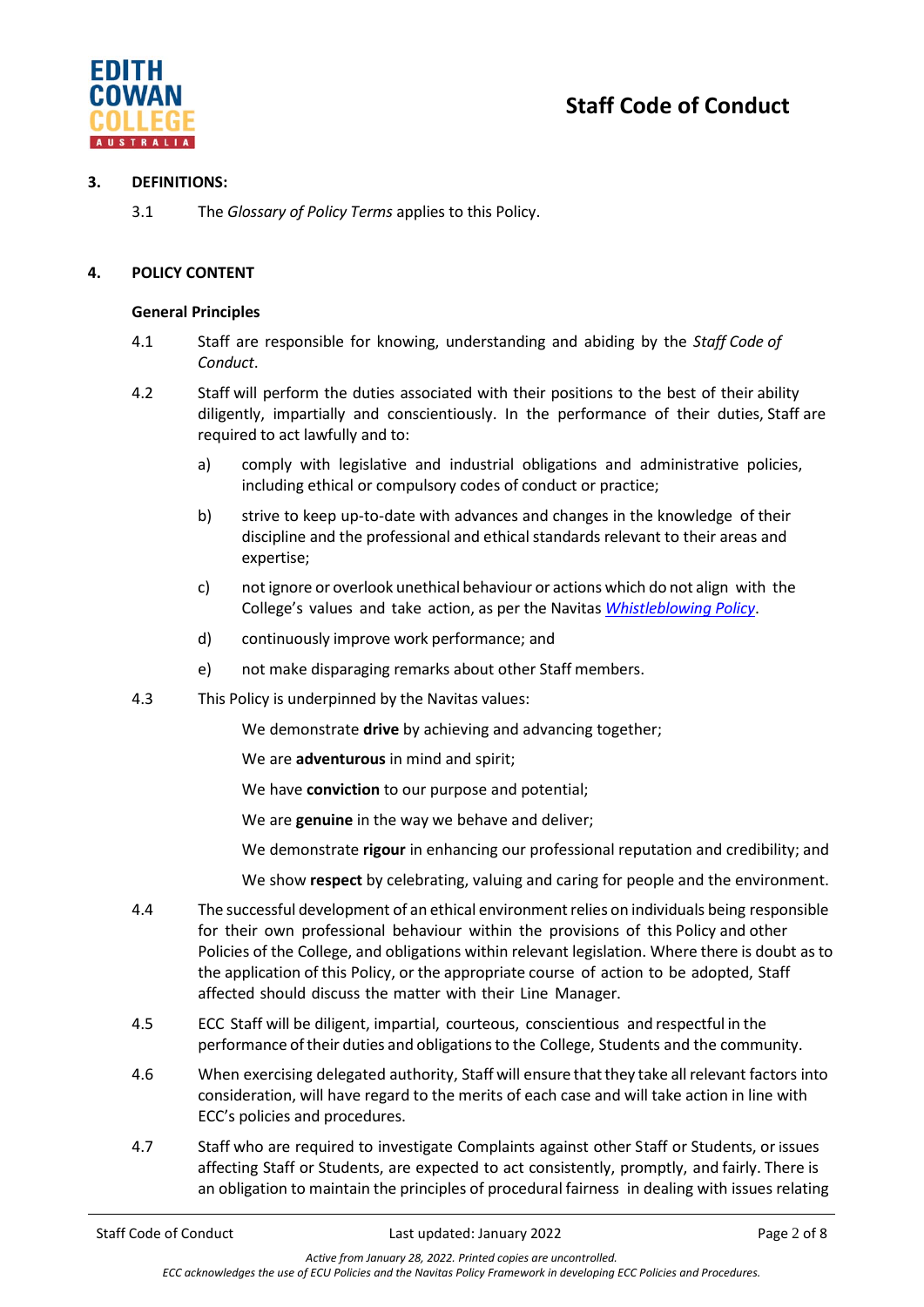

to any investigation.

4.8 As far as reasonable and practicable the College will not intentionally, or without due cause, involve itself in the private lives of Staff and Students. The College will only intervene or involve itself in the private lives of Staff and Students where it is reasonably believed the College has a duty of care to act to protect the safety and wellbeing of the College community, there is a legal justification to do so, or it is in ECC's best interests to do so.

# **Diversity and Inclusion**

- 4.9 ECC promotes and supports a diverse workforce at all levels of the organization, as per the Navitas *[Diversity Policy](https://navitas.sharepoint.com/sites/CDMS/Published/Diversity%20Policy.pdf)*.
- 4.10 As outlined in the Navitas *[Anti-Discrimination and the Prevention of Harassment, Vilification](https://navitas.sharepoint.com/sites/CDMS/Published/Forms/Policies.aspx)  [and Bullying Policy,](https://navitas.sharepoint.com/sites/CDMS/Published/Forms/Policies.aspx)* Staff members are expected to treat all persons justly, irrespective of race, gender, age, ethnicity, marital status, disability, religious or philosophical beliefs, sexual preference, political affiliation or other grounds.
- 4.11 ECC promotes an environment that respects Aboriginal and Torres Strait Islander people and perspectives.
- 4.12 Staff members will be responsive, respectful and courteous when communicating with others.

# **Wellness, Health and Safety**

- 4.13 Staff members will familiarise themselves with ECC's Wellness, Health and Safety suite of policies, including:
	- a) *Wellness, Health and Safety Policy* and *Wellness, Health and Safety Procedures*;
	- b) *Sexual Assault and Sexual Harassment Prevention and Response Policy* and *Sexual Assault and Sexual Harassment Response Procedures*;
	- c) *Critical Incident and Business Continuity Policy* and *Critical Incident and Business Continuity Procedures*; and
	- d) Navitas Health and Safety Policies on the SharePoint.
- 4.14 Staff members have an obligation to follow safe work practices, to avoid actions which may harm themselves or others and to report Hazards in the work environment.
- 4.15 Workplace abuse or Harassment will not be tolerated; if a Staff member is abused or Harassed by a Student or other person, the Staff membershould report the circumstances to their Line Manager or the College Director and Principal, who will take appropriate action.
- 4.16 Staff members will participate in mandatory Health and Safety inductions and training sessions.
- 4.17 Staff members are required to obtain a National Police Check as a condition of their employment and will inform ECC immediately if they are convicted of a criminal offence, as per the Navitas *[National Police Checks and Working with Children Checks \(Australia\) Policy](https://navitas.sharepoint.com/sites/CDMS/Published/Forms/Policies.aspx)*.

#### **Training and Potential**

4.18 ECC believes in enabling Staff to develop to the extent of their full capabilities. ECC will improve its Staff member's skills and competencies via: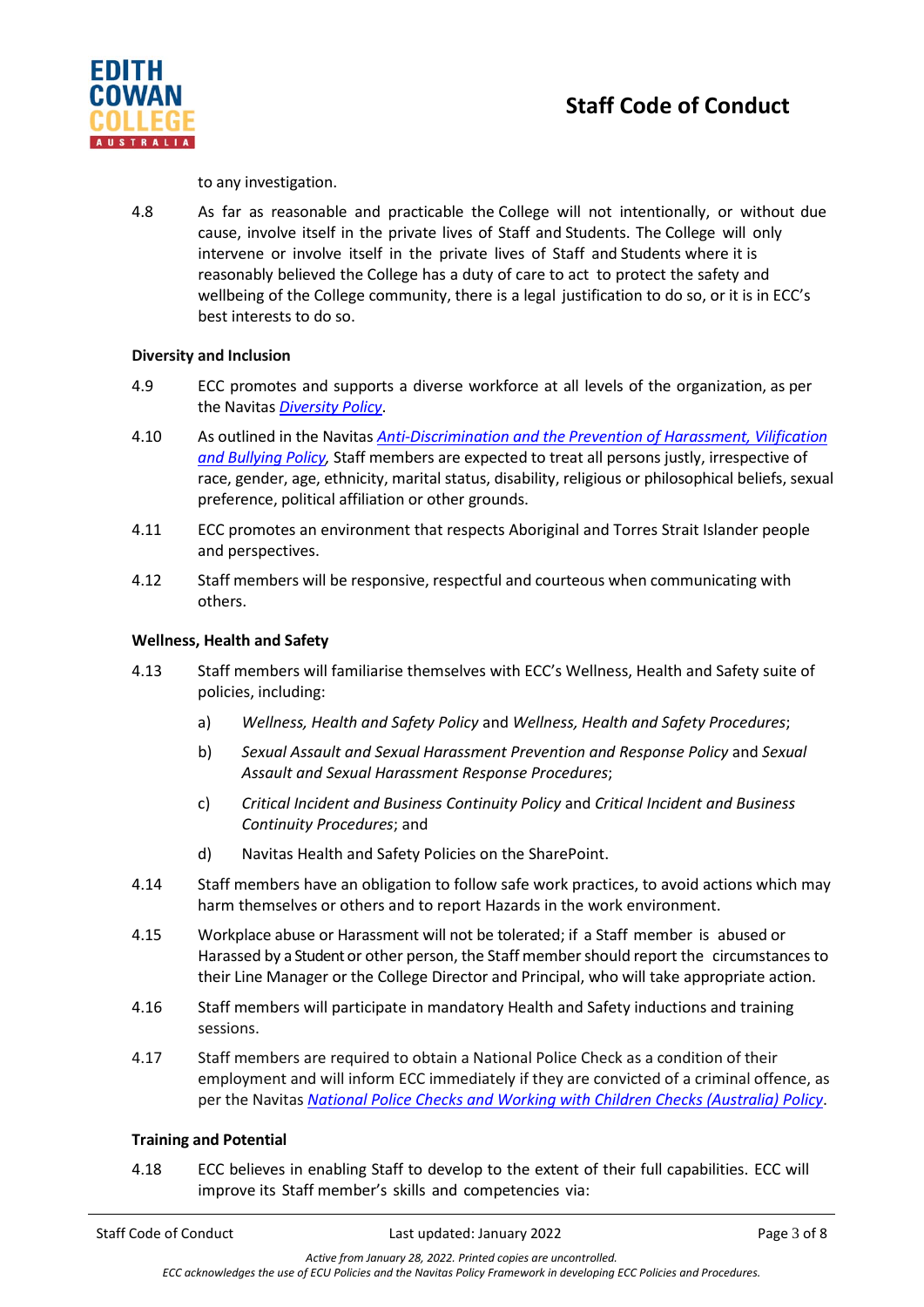

- a) regular performance reviews;
- b) supporting professional development; and
- c) training and coaching.
- 4.19 ECC will encourage and support relevant professional development as per the Navitas *[Study](https://navitas.sharepoint.com/sites/CDMS/Published/Forms/Policies.aspx)  [Assistance Policy](https://navitas.sharepoint.com/sites/CDMS/Published/Forms/Policies.aspx)*.
- 4.20 Staff members will attend mandatory training opportunities.

# **Use of College Facilities and Equipment**

- 4.21 Staff members will take all possible care in the use of College and ECU property, goods, services and information and ensure they are used efficiently, carefully and honestly.
- 4.22 ECC resources are primarily provided for educational, research, professional and business purposes. Private use will be kept to a level that is reasonably believed to be a minimum, and not in any way impact or impede the primary reason for which the resource was provided. This includes not using resources in a way that results in an expense to the College.

#### **Privacy**

- 4.23 Staff members have an obligation to ensure that personal information concerning Students or Staff is secured against loss, misuse or unauthorised access, modification or disclosure.
- 4.24 Staffmust notshare personal information such astheir home address or use their personal devices, internet and accounts, including Social Media, messaging applications, personal mobile phones or other tools designed to support private communication between parties, to initiate or continue contact, that could reasonably be perceived to be of an exploitative, coercive or intimate personal nature, with a Student.
- 4.25 Staff have a duty to maintain the confidentiality, integrity and security of official information for which they are responsible in accordance with ECC policies and their associated operational documents including ECC's *[Privacy](https://www.edithcowancollege.edu.au/policies) Policy* and Navitas' *[Privacy](https://navitas.sharepoint.com/sites/CDMS/Published/Forms/Policies.aspx) by Design Project Policy*.
- 4.26 Staff members will not share any intellectual property without obtaining required approvals.

# **Records Management**

- 4.27 Staff will be made aware of their record-keeping responsibilities and will be reminded of legal requirements to adhere to proper records management practices and procedures.
- 4.28 Staff will handle documentation as per the Navitas *Records [Management, Retention and](https://navitas.sharepoint.com/sites/CDMS/Published/Forms/Policies.aspx)  [Disposal](https://navitas.sharepoint.com/sites/CDMS/Published/Forms/Policies.aspx) Policy*.

#### **Information Technology**

- 4.29 Staff members will be informed of the Navitas *[IT Acceptable Use Policy](https://navitas.sharepoint.com/sites/CDMS/Published/Forms/Policies.aspx)* (Staff version) during induction and will adhere to this Policy in their use of information technology.
- 4.30 Social media will not be used during work hours except as it relates to business. See the Navitas *[Mobile Phone Policy](https://navitas.sharepoint.com/sites/CDMS/Published/Forms/Policies.aspx)*.
- 4.31 Staff members are expected to handle their personal social media accounts appropriately outside the office.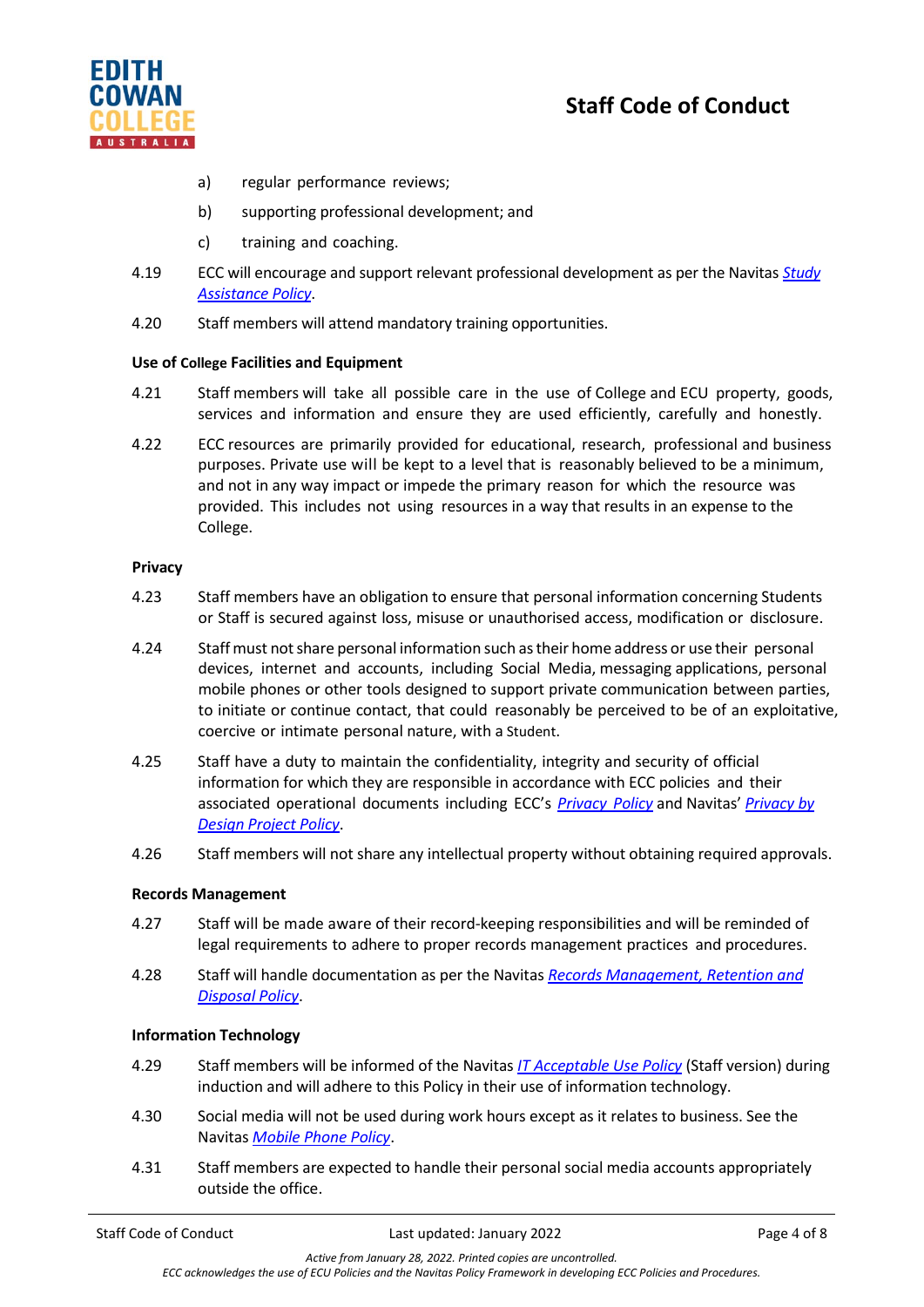

# **Conflicts of Interest**

- 4.32 Identifying, disclosing and managing Conflicts of Interest increases ECC's public accountability and reduces the risk of corruption, misconduct and bias in its operations and decision-making processes.
- 4.33 Conflicts of Interest are not wrong in themselves, cannot always be avoided, and the potential for a Conflict of Interest exists in all aspects of College operations, including t eaching, assessment, staffing, administration, and commercial activity. It is important that Staff act and are seen to act with integrity and are not inappropriately benefited by improperly using their position in the College.
- 4.34 Conflicts of Interest include situations or actions which will, may or can reasonably be perceived to enable a Staff member to:
	- a) use their position with the College to their personal advantage;
	- b) engage in activities that either directly or indirectly generate profit to a competitor, including when equity such as shares are held and helping a competitor to increase their profit will result in personal gain;
	- c) use the resources of the College to support an external business; or
	- d) act in a way that may compromise the College's legal, reputational or professional standing.

In general, Staff are required to refrain from letting personal and/or financial interests and external activities come into opposition with the College's vision, purpose or values.

- 4.35 Staff may not accept outside payment for activities which could be regarded as part of their normal work activities. Prior to accepting any non-ECC made appointment to a partnership, directorship of a company, board membership or involvement in the affairs of a trust, an employee must obtain written consent.
- 4.36 Staff will disclose close personal or intimate workplace relationships to avoid Conflicts of Interest as per the Navitas *[Workplace Relationships Policy](https://navitas.sharepoint.com/sites/CDMS/Published/Forms/Policies.aspx)*.
- 4.37 As outlined in the Navitas *[Staff-Student Relationships Policy](https://navitas.sharepoint.com/sites/CDMS/Published/Forms/Policies.aspx)*, Staff members will maintain professional boundaries and will not pursue an intimate personal relationship with a Student whilst involved in a role that requires them to interact and engage with that Student. Equally, Staff members are required to protect and enforce these boundaries and respectfully reject and report to a Line Manager any advances made to them by a Student.
- 4.38 Staff members whose roles require them to engage with a Student with whom they have a close personal relationship will follow the Navitas *[Workplace Relationships Policy](https://asic.gov.au/for-business/running-a-company/company-officeholder-duties/director-identification-number/#faq2https://navitas.sharepoint.com/sites/CDMS/Published/Forms/Policies.aspx)* and ensure it is formally reported to allow for consideration of the situation and appropriate action as required.
- 4.39 Staff will not be involved in employment-related decisions orin decisionsrelated to appointment, selection, performance appraisal, promotion, academic progress, transfer or termination of any person with whom they have, or have had, a close personal relationship.
- 4.40 ECC will not restrain the activities of Staff members performing work outside of their normal ECC duties provided Staff obligations to the College are not undermined or compromised.
- 4.41 Staff members may only engage in secondary employment after declaring any actual,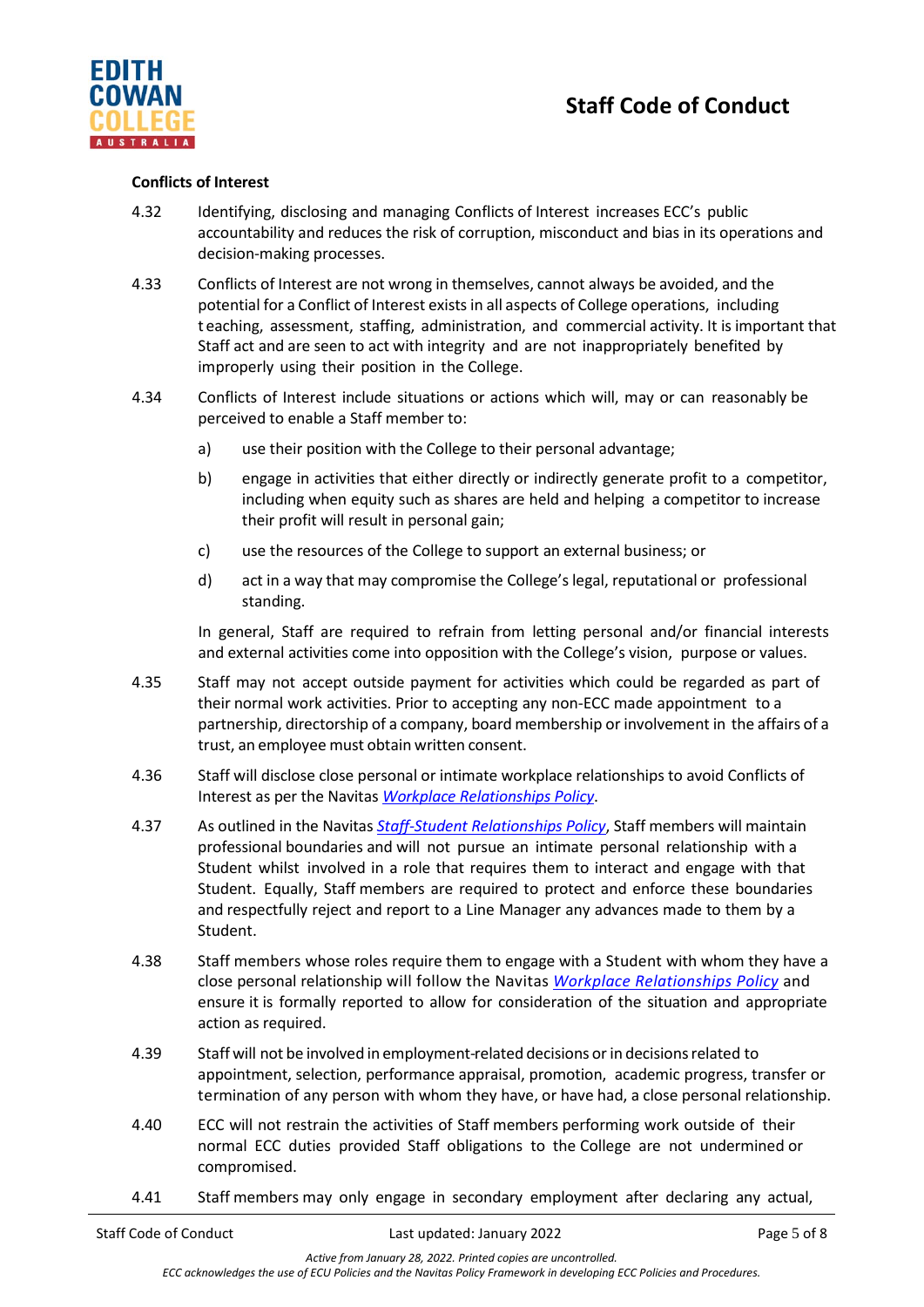

potential or perceived Conflicts of Interest, including satisfying ECC that the secondary employment will not:

- a) place them in conflict with their official duties, or could lead to the perception that they have placed themselves in conflict with their College duties;
- b) affect their efficiency in the performance of their College duties; or
- c) involve the use of College resources for private purpose without authorisation and recompense.
- 4.42 Responsibility for identifying and disclosing a real, perceived or potential Conflict of Interest rests with the individual Staff member. Where doubt exists as to whether a Conflict of Interest exists, the individual Staff member is responsible for seeking advice and guidance from their Line Manager.
- 4.43 Where it is reasonably believed a Conflict of Interest has been deliberately concealed action will be taken in accordance with the relevant Industrial Instrument.

# **Acceptance of Gifts**

- 4.44 As per the Navitas *[Gift and Benefits Acceptance Policy](https://navitas.sharepoint.com/sites/CDMS/Published/Forms/Policies.aspx)*, a Staff member will not accept a gift or benefit if it could be perceived by the public, knowing the full facts, as intended or likely to cause that person to:
	- a) perform their job in a particular way, which the person would not normally do; or
	- b) deviate from the proper or usual course of duty.
- 4.45 Staff may accept token gifts or benefits, provided there is no possibility that the staff member might be, or might be perceived to be, compromised in the process.Gifts above \$250 in value must be disclosed on the Gift Register, maintained by the Quality and Compliance Manager.
- 4.46 Staff members will familiarize themselves with Navitas' *[Anti-Bribery and Corruption, Fraud](https://navitas.sharepoint.com/sites/CDMS/Published/Forms/Policies.aspx)  [and Money Laundering Prevention Policy](https://navitas.sharepoint.com/sites/CDMS/Published/Forms/Policies.aspx)*.

#### **Public Comment and Use of Official Information**

- 4.47 All public comment, representation or media interaction in relation to ECC and its Stakeholders must be carried outin accordance with the Navitas *[Media Relations and](https://navitas.sharepoint.com/sites/CDMS/Published/Forms/Policies.aspx)  [Speaking Engagement Policy](https://navitas.sharepoint.com/sites/CDMS/Published/Forms/Policies.aspx)*.
- 4.48 Use of College information and/or College resources, including ECC's name and logo, other than to discharge the Staff member's official duties, requires the written approval of the College Director and Principal (or Nominee).
- 4.49 Only persons authorised by the College Director and Principal (or Nominee) may make public statements on behalf of the College.
- 4.50 Staff using social media platforms are personally responsible for the comments and content they make. Staff members will be mindful of what they post, and consider when making such comments the personal implications, privacy issues and possible consequences, as posts can be viewed and located anywhere and may remain available forever.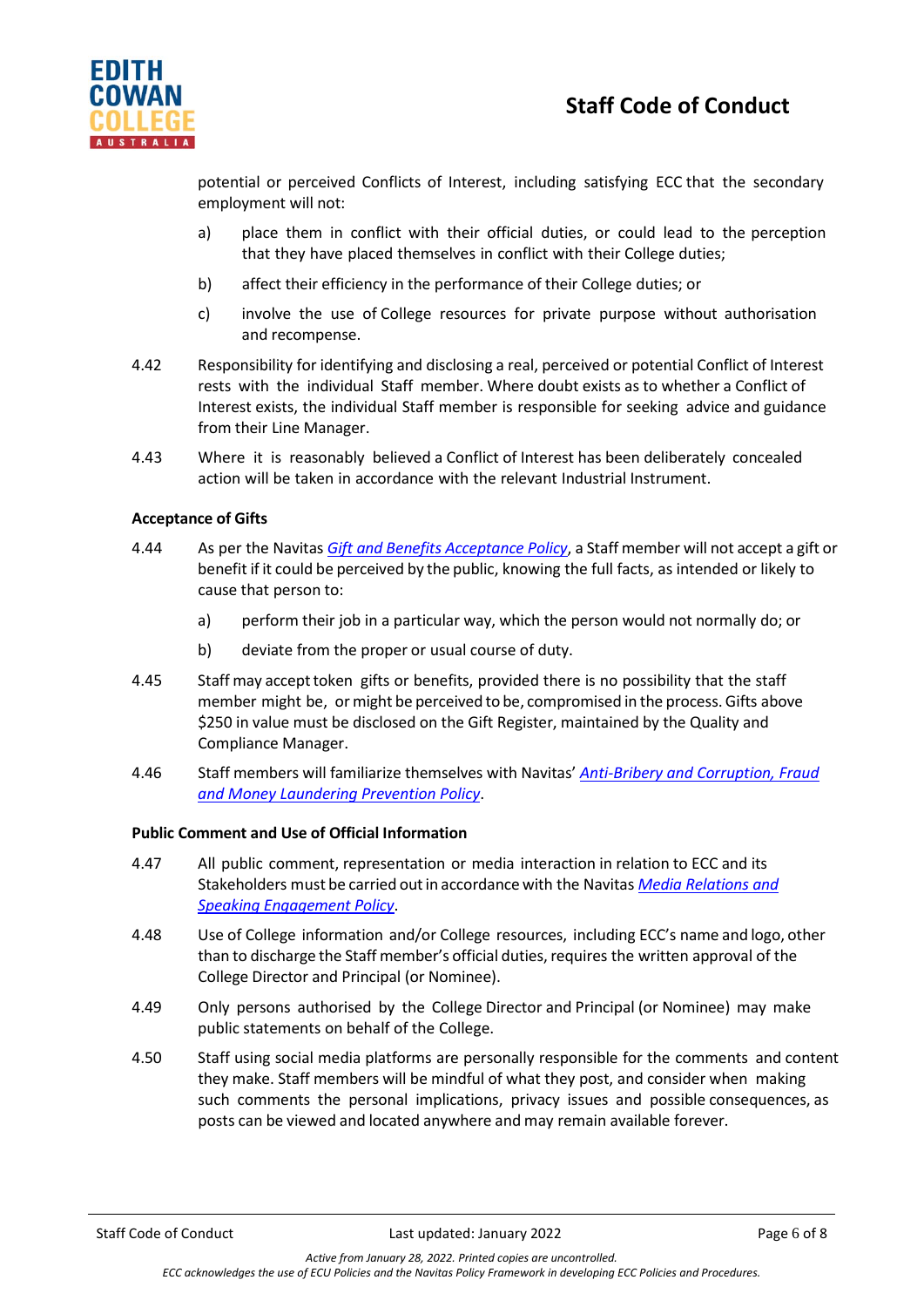

#### **Alcohol or Substance Abuse or Misuse**

- 4.51 Staff members will carry out their duties safely and refrain from any conduct, including alcohol or substance abuse or misuse, that would adversely affect their performance*.*
- 4.52 Staff will ensure that the Health and Safety of other staff members and Students is not endangered by such misuse. Staff member will perform their jobs with skill, care and diligence. Staff members should not perform any act or omission that is likely to have a detrimental effect on their work performance and that of other Staff members and Students. Accordingly, Staff members will not be under the influence of alcohol or other substances while they are at work or delivering a core function of their role, be that afterhours and/or at work related events and activities. Staff members will at all times be sufficiently capable of carrying out their duties safely and properly and conducting themselves in a manner which aligns with the College's values and reflects positively on ECC.

# **Agreements with Competitors**

- 4.53 Formal or informal agreements with competitors that seek to limit or restrict competition in some way are often illegal. Unlawful agreements include agreements that seek to fix or control prices, allocate products, markets or territories, or boycott certain customers or suppliers.
- 4.54 To ensure compliance with State and Federal Trade Practices legislation, discussions with competitors regarding any of these potential agreements is a violation of College policy and will subject the employee to disciplinary action as well as the potential for criminal prosecution.
- 4.55 Collecting information on competitors from legitimate sources to evaluate the relative merits of their products, services, and marketing methods is proper and often necessary. Seeking confidential information from a new employee who recently worked for a competitor, or an employee misrepresenting their identity in the hopes of obtaining confidential information from a competitor is strictly prohibited.
- 4.54 Staff will endeavour to ensure that ECC identifies, assesses and addresses the risks of modern slavery and human trafficking in its operations and supply chains, as per the Navitas *[Modern Slavery and Human Trafficking Policy.](https://navitas.sharepoint.com/sites/CDMS/Published/Forms/Policies.aspx)*

# **Breaches of the** *Staff Code of Conduct*

- 4.56 Breaches ofthe *Staff Code of Conduct*may result in sanctions being applied by the College in accordance with disciplinary procedures prescribed in relevant legislation, applicable industrial instruments or contracts of employment / engagement as applicable.
- 4.57 Staff will be made aware of the *Staff Code of Conduct* on commencement of their employment or engagement with the College and will be reminded of their obligations under this Policy by the College Director and Principal once annually.
- 4.58 Violations of any of ECC Policies, including this *Staff Code of Conduct*, as well as any suspected misconduct by any employee or representative of ECC, are to be reported to the College Director and Principal.
- 4.59 ECC will not permit any form of retribution against any person, who, in good faith, reports known or suspected violations of the *Staff Code of Conduct* or any other ECC policy.